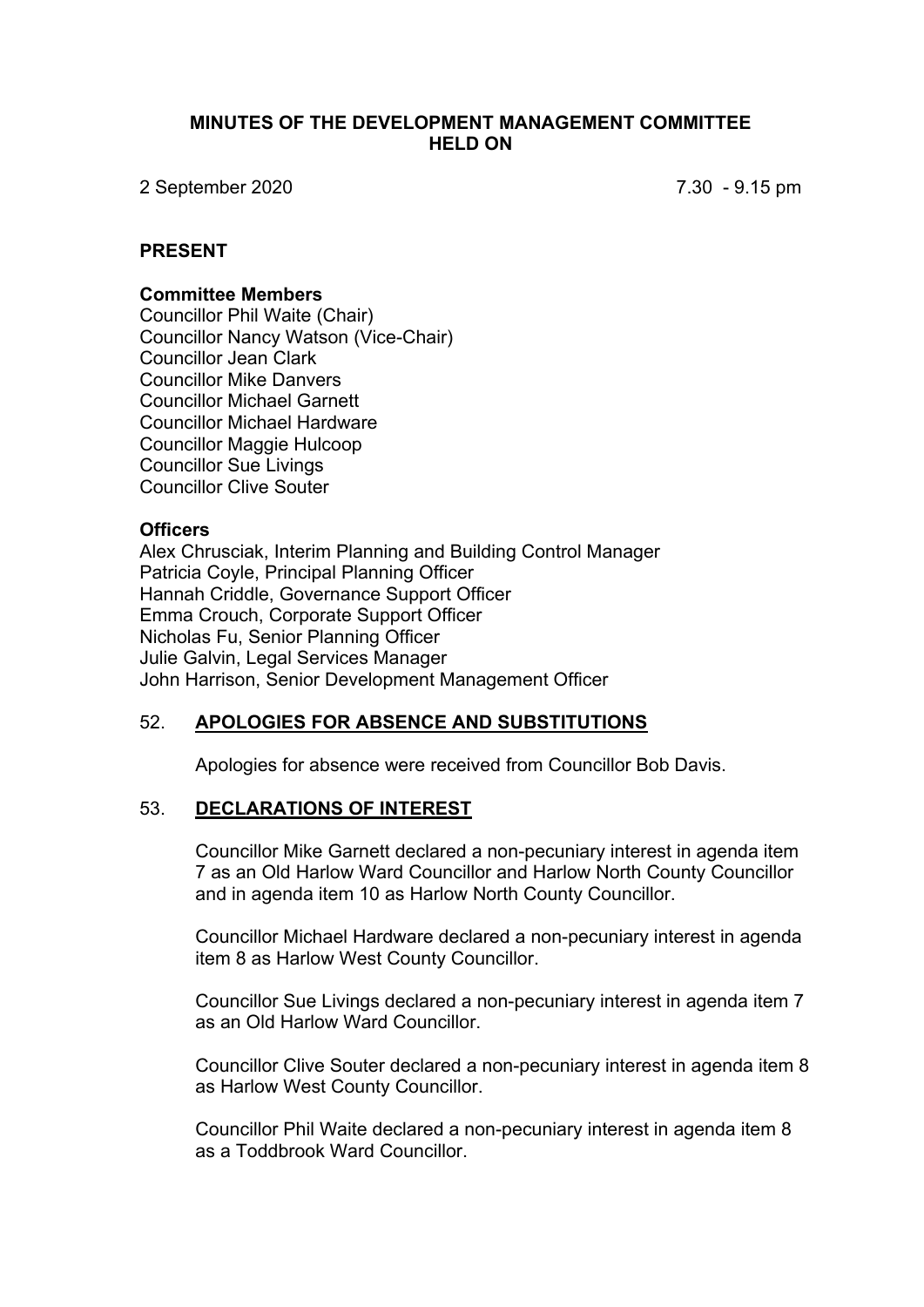Councillor Nancy Watson declared a non-pecuniary interest in agenda item 10 as a Netteswell Ward Councillor.

## 54. **MINUTES**

**RESOLVED** that the minutes of the meeting held on 19 August 2020 are agreed as a correct record and signed by the Chair.

#### 55. **MATTERS ARISING**

None.

## 56. **WRITTEN QUESTIONS**

None.

## 57. **PROCEDURE FOR CONSIDERATION OF PLANNING APPLICATIONS**

**RESOLVED** that the procedure for the conduct of the meeting is noted.

## 58. **HW/REM/20/00085 - PHASE 3A COUNTRYSIDE, HIGH CHASE, NEWHALL**

The Committee received a report and application (HW/REM/20/00085) on the planning permission and approval of some reserved matters (appearance, landscaping, layout and scale) relating to the development of the 3A site to provide 109 residential units (use class C3) and associated car parking and infrastructure works associated with the approved outline applications (HW/PL/04/00302 Phase 2, Newhall).

The Committee also received a supplementary report containing information which had been received after the publication of the agenda. The information included additional representations received from the applicant.

Presentations were heard from the applicant's agent.

**RESOLVED** that planning permission is **GRANTED** subject to the conditions as detailed in the report.

## 59. **HW/FUL/20/00209 - LAND SOUTH OF BARN MEAD, PARTRIDGE ROAD, HARLOW**

The Committee received a report and application (HW/FUL/20/00209) on the planning permission for the installation of 9 car parking spaces, including 1 no. disabled parking bay and proposed knee-rail fence along the parameter of the existing green.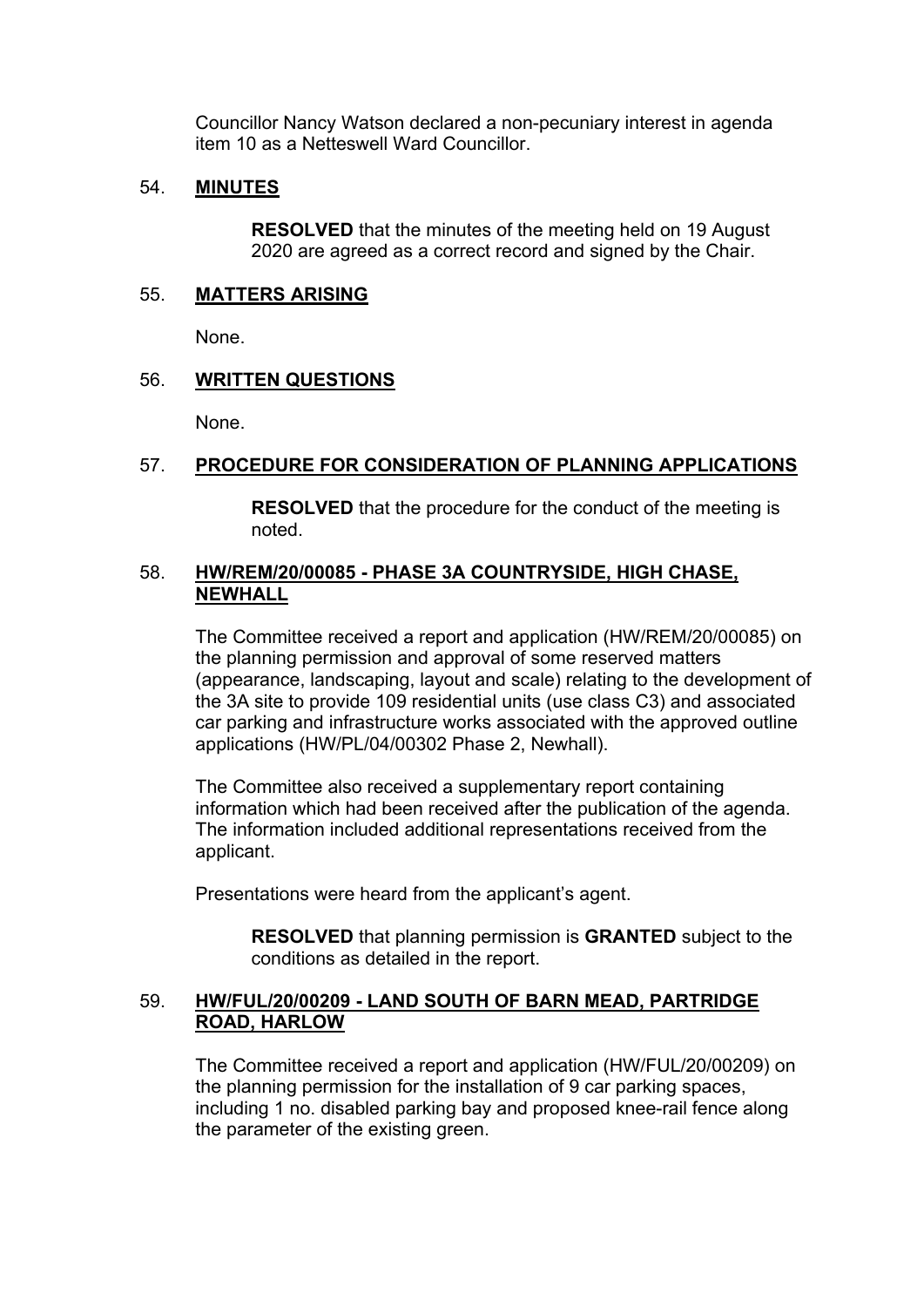Presentations were heard from two objectors and Councillor Frances Mason.

Councillor Maggie Hulcoop (seconded by Councillor Michael Hardware) proposed that planning permission is deferred to allow officers to raise points on disabled parking and the materials being used with the Applicant to secure alterations and to allow for further consultation with Councillors.

**RESOLVED** that planning permission is **DEFERRED.**

The Deferment is to allow officers to raise the following points with the Applicant with a view to securing alterations to the proposal:

- (i) Investigate the provision for disabled parking
- (ii) Consider whether parking can be accommodated on the adjacent green space
- (iii) Undertake full consultation with the Ward and County Cllrs
- (iv) Review the materials being used

## 60. **HW/HSE/20/00175 - 11 GREAT LEYLANDS, HARLOW**

The Committee received a report and application (HW/HSE/20/00175) on the planning permission for the demolition of an existing outbuilding and erection of a two-storey side and single-storey front extension.

The Committee also received a supplementary report containing information which had been received after the publication of the agenda. The information included the "impact on neighbours" section which had been omitted from the original report.

Presentations were heard from one objector.

**RESOLVED** that planning permission is **REFUSED** for the following reasons:

*The extension is disproportionate in size. It fails to be subservient to the existing property creating the appearance of a terrace which is out of character with the local area, contrary to Policy BE1 of the Adopted Replacement Harlow Local Plan (2006) and the Harlow Design Guide Supplementary Planning Document Adopted October 2011.*

## 61. **HW/FUL/20/00151 - 97-126, THE HIDES, HARLOW**

The Committee received a report and application (HW/FUL/20/00151) on the planning permission for the renovation of the facades and roofs of the existing 3 storey block of 30 no. flats, including new windows, doors, site lighting, surface materials to external walkways, stairs, soffits, external insulations, renders, new soft and hard landscaping, new external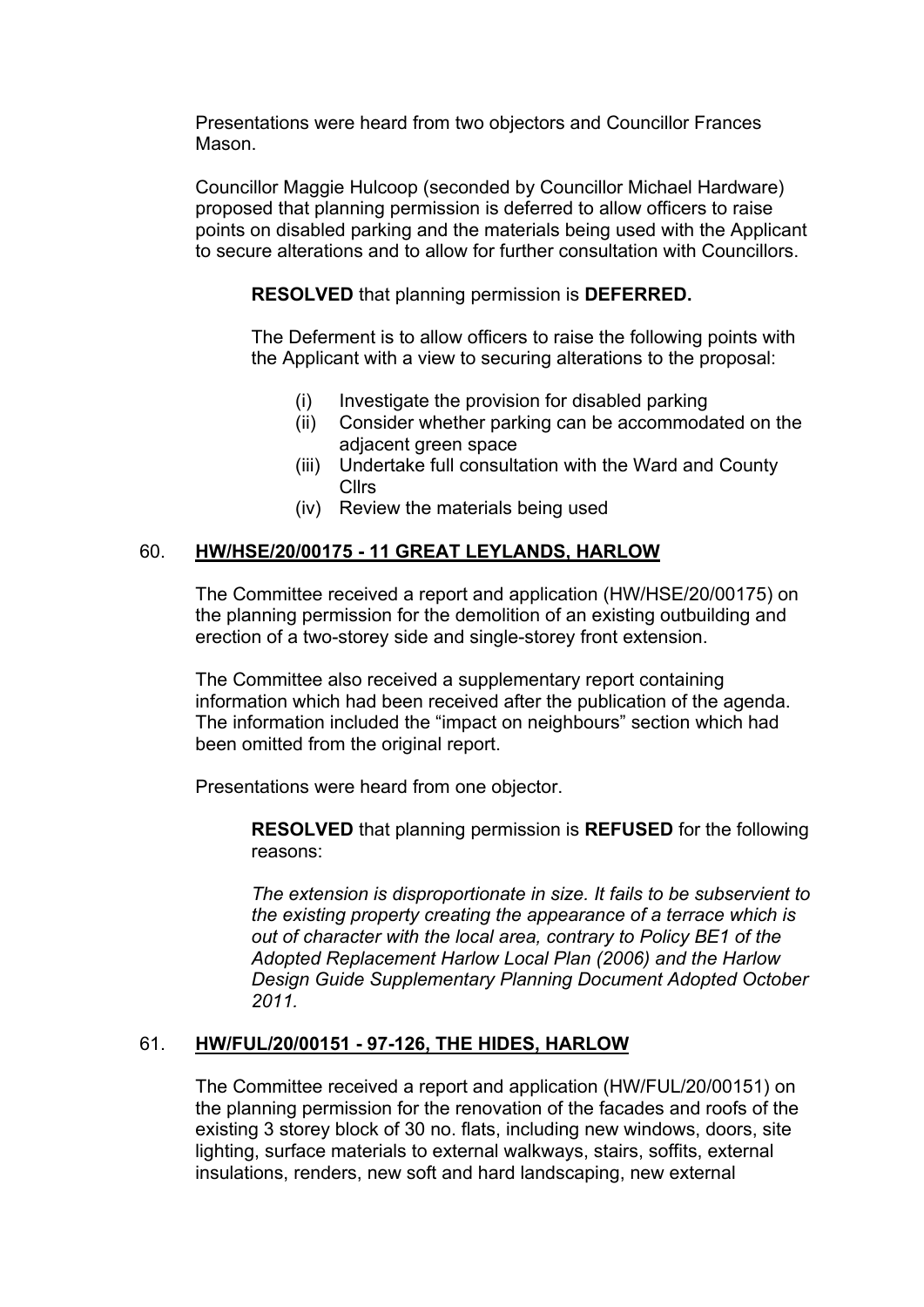boundary walls and metalwork fencing, including amendments to the main landscape space, new 11 car parking spaces off the main street, new signage, access control, bin stores, and other miscellaneous and associated alterations.

The Committee also received a supplementary report containing information which had been received after the publication of the agenda. The information included the "conclusion" section which was corrupted in the original report.

Presentations were heard from three objectors.

Councillor Mike Danvers (seconded by Councillor Clive Souter) proposed that the substantive part of the application be agreed and amendments be made to the application in respect of the green area to the front, the car parking and cycle rack parking and brought back to the Committee.

Councillor Michael Garnett (seconded by Councillor Jean Clark) proposed an additional condition for the working hours. The amendment was carried.

**RESOLVED** to delegate powers to the Planning and Building Control Manager to APPROVE the application subject to:

- (i) The Applicant agreeing to amending the description of development and to withdraw from the application any proposals for:
	- the positioning of the fence on the green/public space and the proportion of green space to be fenced off,
	- car parking, and
	- the cycle rack
- (ii) Work with the Applicant to review the proposals for the excluded elements with a view that they would come forward in a separate future application.
- (iii) The addition of the following informative on working hours:

*No construction work shall be carried out or plant operated other than between the following hours: 08:00 hours to 18:30 hours on Mondays to Fridays; and between 08:00 hours to 13:00 hours on Saturdays. no construction work shall take place on Sundays, Bank Holidays or Public Holidays.*

#### 62. **REFERENCES FROM OTHER COMMITTEES**

None.